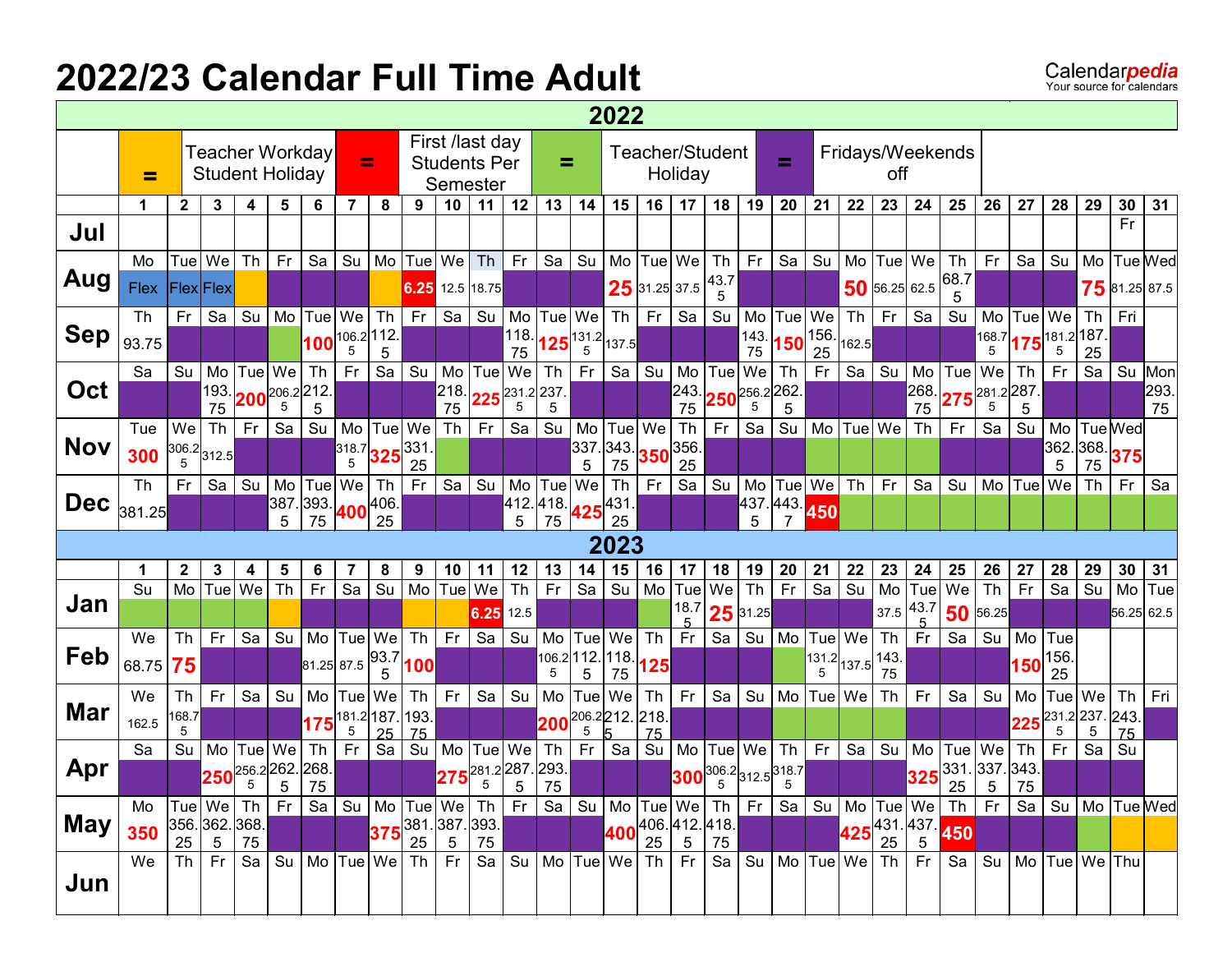### **2022/23 Calendar ¾ Time Adult**

|                          | 2022<br>First /last day<br>Teacher Workday<br>Teacher/Student<br>Fridays/Weekends<br>Ξ<br>Ξ<br><b>Students Per</b><br>=<br>Holiday<br><b>Student Holiday</b><br>off<br>≕<br>Semester |                    |                  |           |                                                                     |         |                                                                        |                       |             |                 |                                            |          |                          |                          |                  |                      |                 |                                         |           |                         |                  |                   |           |           |                              |               |          |                           |                      |           |            |
|--------------------------|--------------------------------------------------------------------------------------------------------------------------------------------------------------------------------------|--------------------|------------------|-----------|---------------------------------------------------------------------|---------|------------------------------------------------------------------------|-----------------------|-------------|-----------------|--------------------------------------------|----------|--------------------------|--------------------------|------------------|----------------------|-----------------|-----------------------------------------|-----------|-------------------------|------------------|-------------------|-----------|-----------|------------------------------|---------------|----------|---------------------------|----------------------|-----------|------------|
|                          |                                                                                                                                                                                      |                    |                  |           |                                                                     |         |                                                                        |                       |             |                 |                                            |          |                          |                          |                  |                      |                 |                                         |           |                         |                  |                   |           |           |                              |               |          |                           |                      |           |            |
|                          |                                                                                                                                                                                      |                    |                  |           |                                                                     |         |                                                                        |                       |             |                 |                                            |          |                          |                          |                  |                      |                 |                                         |           |                         |                  |                   |           |           |                              |               |          |                           |                      |           |            |
|                          | 1                                                                                                                                                                                    | $\mathbf{2}$       | 3                | 4         | 5                                                                   | 6       | 7                                                                      | 8                     | 9           | 10              | 11                                         | 12       | 13                       | 14                       | 15               | 16                   | 17 <sub>2</sub> | 18                                      | 19        | 20                      | 21               | 22                | 23        | 24        | 25                           | 26            | 27       | 28                        | 29                   | 30        | 31         |
| Jul                      |                                                                                                                                                                                      |                    |                  |           |                                                                     |         |                                                                        |                       |             |                 |                                            |          |                          |                          |                  |                      |                 |                                         |           |                         |                  |                   |           |           |                              |               |          |                           |                      | Fr        |            |
|                          | Mo                                                                                                                                                                                   | Tue We             |                  | <b>Th</b> | Fr                                                                  | Sa      | Su                                                                     |                       | Mo Tue      | We              | Th                                         | Fr.      | Sa                       | Su                       | Mo               | Tue   We             |                 | Th                                      | <b>Fr</b> | Sa                      | Su               | Mo                | Tue       | We        | Th                           | Fr            | Sa       | Su                        | Mo                   | Tue   We  |            |
| Aug                      | Flex                                                                                                                                                                                 | <b>Flex</b> Flex   |                  |           |                                                                     |         |                                                                        |                       | 75          | 5               | 4.689.3714.0<br>625                        |          |                          |                          | 5                | 18.7 23.4 28.<br>375 | 125             | 32.81<br>25                             |           |                         |                  | 37.<br>5          | 875       | 5         | 42.146.8751.56<br>25         |               |          |                           | 56.260.965.62<br>5   | 375       | 5          |
|                          | Th                                                                                                                                                                                   | Fr                 | Sa               | Su        | Mo                                                                  | Tue     | We                                                                     | <b>Th</b>             | Fr          | $\overline{Sa}$ | Su                                         | Mo l     | Tue   We                 |                          | Th               | <b>Fr</b>            | $\overline{S}a$ | Su                                      | Mo        | Tue                     | We               | Th                | Fr        | Sa        | Su                           | Mo            | Tue      | We                        | Th                   | Fr        |            |
| <b>Sep</b>               | 70.312                                                                                                                                                                               |                    |                  |           |                                                                     | 75      |                                                                        | 79.684.3              |             |                 |                                            |          |                          | 89.093.798.43103.1       |                  |                      |                 |                                         | 107.      | 112.                    | 117.1 121.8      |                   |           |           |                              |               |          | 126.5 131.2 135.9 140.6   |                      |           |            |
|                          | 5                                                                                                                                                                                    |                    |                  |           |                                                                     |         | 875                                                                    | 75                    |             |                 |                                            | 625      | 5                        | 75                       | 25               |                      |                 |                                         | 8125      | 5                       | 875              | 75                |           |           |                              | 625           | 5        | 375                       | 25                   |           |            |
| Oct                      | Sa                                                                                                                                                                                   | Su                 | Mo<br>145.       | Tuel      | We                                                                  | Th      | Fr                                                                     | Sa                    | Su          | Mo<br>164.      | Tue<br>168                                 | We       | <b>Th</b><br>173.4 178.1 | Fr                       | Sa               | Su                   | Mo              | Tue<br>182 187                          | We        | Th<br>192.1196.8        | Fr               | Sa                | Su        | Mo<br>201 | Tue<br>206. 210.9 215.6      | We            | Th       | Fr                        | Sa                   | Su        | Mo<br>220. |
|                          |                                                                                                                                                                                      |                    | 312              |           | $\left. \mathbf{150}^{\vert 154.6 \vert 159.3 \vert}_{875} \right $ |         |                                                                        |                       |             | 0625            | 75                                         | 375      | 25                       |                          |                  |                      | .81             | .5                                      | 875       | 75                      |                  |                   |           | 562       | 25                           | 375           | 25       |                           |                      |           | 312        |
|                          | Tue                                                                                                                                                                                  | We                 | T <sub>h</sub>   | Fr.       | Sa                                                                  | Su      |                                                                        | Mo Tue We             |             | Th              | Fr                                         | Sa       | Su                       | Mo                       | Tue              | We                   | <b>Th</b>       | Fr.                                     | Sa        | Su                      | M <sub>o</sub>   | Tue               | We        | Th        | Fr                           | Sa            | Su       | Mo                        | Tue We               |           |            |
| <b>Nov</b>               | 225                                                                                                                                                                                  | 875                | 229.6234.3<br>75 |           |                                                                     |         | 062                                                                    | 239. 243.7 248.4<br>5 | 375         |                 |                                            |          |                          | 253.<br>125              | 257.8 262<br>125 |                      | 267.1<br>875    |                                         |           |                         |                  |                   |           |           |                              |               |          | 271<br>875                | 276.281<br>562       | 25        |            |
|                          | Th                                                                                                                                                                                   | Fr                 | Sa               | Su        | Mo                                                                  | Tue     | We                                                                     | Th                    | Fr.         | Sa              | Su                                         | Mo       | Tue                      | We                       | <b>Th</b>        | .5<br>Fr             | Sa              | Su                                      | Mo        | Tue   We                |                  | <b>Th</b>         | Fr        | Sa        | Su                           | Mo            | Tue      | We                        | Th                   | Fr        | Sa         |
| <b>Dec</b>               | 285.937                                                                                                                                                                              |                    |                  |           | $290.6$ 295.3 300 304.6                                             |         |                                                                        |                       |             |                 |                                            |          |                          | 309.314.0318.7323.4      |                  |                      |                 |                                         |           | 328.332. <sup>337</sup> |                  |                   |           |           |                              |               |          |                           |                      |           |            |
|                          | 5                                                                                                                                                                                    |                    |                  |           | 25                                                                  | 125     |                                                                        | 875                   |             |                 |                                            | 375      | 625                      | 5                        | 375              |                      |                 |                                         |           | 125 8175                | -5               |                   |           |           |                              |               |          |                           |                      |           |            |
|                          |                                                                                                                                                                                      |                    |                  |           |                                                                     |         |                                                                        |                       |             |                 |                                            |          |                          |                          | 2023             |                      |                 |                                         |           |                         |                  |                   |           |           |                              |               |          |                           |                      |           |            |
|                          | 1<br>Su                                                                                                                                                                              | $\mathbf{2}$<br>Mo | 3<br>Tue We      | 4         | 5<br>Th                                                             | 6<br>Fr | 7<br>Sa                                                                | 8<br>Su               | 9<br>Mo     | 10<br>Tue       | 11<br>We                                   | 12<br>Th | 13<br>Fr.                | 14<br>Sa                 | 15<br>Su         | 16<br>Mo             | 17              | 18<br>We                                | 19<br>Th  | 20<br>Fr                | 21<br>Sa         | 22<br>Su          | 23<br>Mo  | 24<br>Tue | 25<br>We                     | 26<br>Th      | 27<br>Fr | 28<br>Sa                  | 29<br>Su             | 30<br>Mo  | 31<br>Tue  |
| Jan                      |                                                                                                                                                                                      |                    |                  |           |                                                                     |         |                                                                        |                       |             |                 | 4.689.37                                   |          |                          |                          |                  |                      | Tuel            | 14.0 18.7 23.4                          |           |                         |                  |                   | 28.1      | 32.81     |                              | $\sqrt{42.1}$ |          |                           |                      | 46.851.56 |            |
|                          |                                                                                                                                                                                      |                    |                  |           |                                                                     |         |                                                                        |                       |             |                 | 75                                         | 5        |                          |                          |                  |                      | 625             | $\sqrt{5}$                              | 375       |                         |                  |                   | 25        | 25        | 37                           | 875           |          |                           |                      | 75        | 25         |
| Feb                      | We                                                                                                                                                                                   | Th                 | Fr               | Sa        | Su                                                                  | Mo      |                                                                        | Tue We                | Th          | Fr              | Sa                                         | Su       | Mo                       |                          | Tue We           | Th                   | Fr              | Sa                                      |           | Su Mo                   | Tue   We         |                   | <b>Th</b> | Fr        | Sa                           | Su            | Mo       | Tue                       |                      |           |            |
|                          | 56.25                                                                                                                                                                                | 60.9<br>375        |                  |           |                                                                     | 25      | 65.6 70.31<br>25                                                       | 75                    | 79.6<br>875 |                 |                                            |          | 75                       | 84.389.0693.798.43<br>25 | 5                | 75                   |                 |                                         |           |                         | 125              | 103. 107.8<br>125 | 112.<br>5 |           |                              |               | 187      | 117. 121.8<br>75          |                      |           |            |
|                          | We                                                                                                                                                                                   | Th                 | <b>Fr</b>        | Sa        | Su                                                                  | Mo      |                                                                        | Tue We                | Th          | Fr              | Sa                                         | Su       | Mo                       | Tue                      | We               | Th                   | Fr.             | Sa                                      | Su        | Mo                      | Tue <sup>l</sup> | We                | <b>Th</b> | Fr        | Sa                           | Su            | Mo       | Tue We                    |                      | <b>Th</b> | Fr         |
| Mar                      | 126.63131                                                                                                                                                                            |                    |                  |           |                                                                     | 135.    | $ 140.6 145.3 $ 150                                                    |                       |             |                 |                                            |          | 154.                     |                          | 159. 164.0 168.7 |                      |                 |                                         |           |                         |                  |                   |           |           |                              |               | 173.     | 178.                      | 182.8 187            |           |            |
|                          | 25                                                                                                                                                                                   | 25                 |                  |           |                                                                     | 9375    | 25                                                                     | 125                   |             |                 |                                            |          | 6875 375                 |                          | 625              | 5                    |                 |                                         |           |                         |                  |                   |           |           |                              |               | 4375 125 |                           | 125                  | .5        |            |
|                          | Sa                                                                                                                                                                                   | Su                 | Mo               | Tue       | We                                                                  | Th      | Fr                                                                     | Sa                    | Su          | Mo              | Tue   We                                   |          | <b>Th</b>                | Fr                       | Sa               | Su                   | Mo              | Tue                                     | We        | Th                      | Fr               | Sa                | Su        | Mo        | Tue<br>248. 253. 257. 262    | We            | Th       | Fr                        | Sa                   | Su        |            |
| Apr                      |                                                                                                                                                                                      |                    |                  |           | 192. 196.8 201.5 206.2<br>1875 75 625                               | 5       |                                                                        |                       |             |                 | 210. 215. 220.3<br>9375 625 125 <b>225</b> |          |                          |                          |                  |                      |                 | 229. 234. 239.0 243.7<br>6875 375 625   |           | 5                       |                  |                   |           |           | 4375 125 812                 |               | .5       |                           |                      |           |            |
|                          | Mo Tue We Th                                                                                                                                                                         |                    |                  |           |                                                                     |         | Fr Sa Su   Mo   Tue   We   Th   Fr   Sa   Su   Mo   Tue   We   Th   Fr |                       |             |                 |                                            |          |                          |                          |                  |                      |                 |                                         |           |                         |                  |                   |           |           | Sa   Su   Mo   Tue   We   Th |               |          |                           | $Fr$ Sa Su Mo Tue We |           |            |
| May 267.18271.276.5281.2 |                                                                                                                                                                                      |                    |                  |           |                                                                     |         |                                                                        | 285.9 290.6 295.3 300 |             |                 |                                            |          |                          |                          |                  |                      |                 | 304. 309. 314.0 318.7<br>6875 375 625 5 |           |                         |                  |                   |           |           | 323.4 328.1 332.8 337.       |               |          |                           |                      |           |            |
|                          |                                                                                                                                                                                      |                    |                  |           |                                                                     |         |                                                                        |                       |             |                 |                                            |          |                          |                          |                  |                      |                 |                                         |           |                         |                  |                   |           | Sa        |                              |               |          | Su   Mo  Tue We  Thu   Fr |                      |           |            |
|                          |                                                                                                                                                                                      |                    |                  |           |                                                                     |         |                                                                        |                       |             |                 |                                            |          |                          |                          |                  |                      |                 |                                         |           |                         |                  |                   |           |           |                              |               |          |                           |                      |           |            |
| Jun                      | <b>Th</b>                                                                                                                                                                            |                    |                  |           | Fr   Sa   Su   Mo   Tue   We   Th   Fr                              |         |                                                                        |                       |             |                 | Sa   Su   Mo   Tue   We   Th   Fr          |          |                          |                          |                  |                      |                 | Sa   Su   Mo   Tue   We   Th            |           |                         |                  |                   | Fr        |           |                              |               |          |                           |                      |           |            |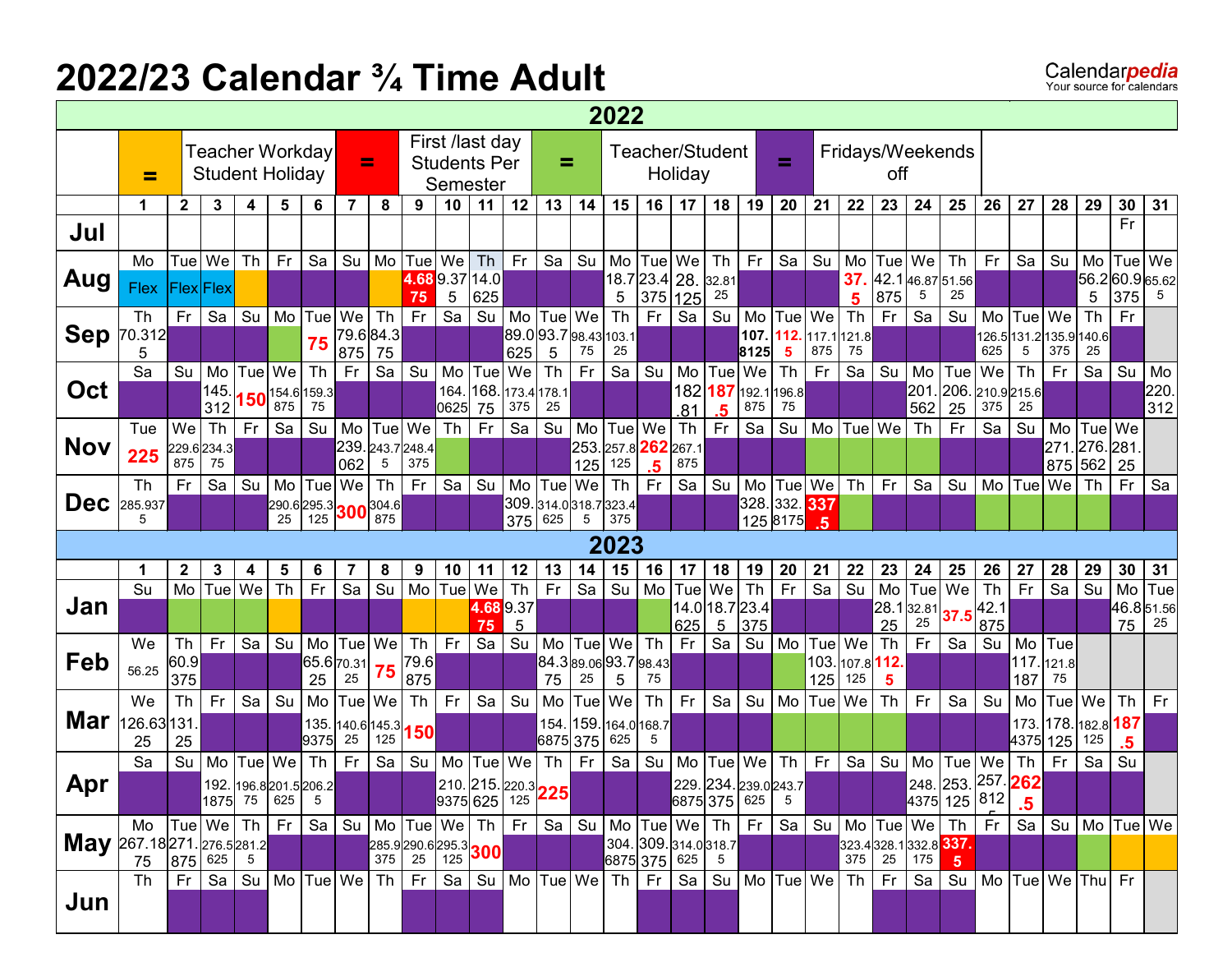## **2022/23 Calendar ¾ Time Tech Support**

Calendar**pedia** 

|            | 2022<br>First /last day<br>Teacher Workday<br>Teacher/Student<br>Ξ<br><b>Students Per</b><br>=<br><b>Student Holiday</b><br>Holiday<br>=<br>Semester |                    |             |           |                                  |           |              |                      |            |                                     |          |             |                             |           |                  |                    |                  |                  |                       |             |                    |            |             |                                             |                                                                                                                                  |           |                              |           |                      |                      |           |
|------------|------------------------------------------------------------------------------------------------------------------------------------------------------|--------------------|-------------|-----------|----------------------------------|-----------|--------------|----------------------|------------|-------------------------------------|----------|-------------|-----------------------------|-----------|------------------|--------------------|------------------|------------------|-----------------------|-------------|--------------------|------------|-------------|---------------------------------------------|----------------------------------------------------------------------------------------------------------------------------------|-----------|------------------------------|-----------|----------------------|----------------------|-----------|
|            |                                                                                                                                                      |                    |             |           |                                  |           |              |                      |            |                                     |          |             |                             |           |                  |                    |                  |                  |                       | =           |                    |            | off         |                                             | Fridays/Weekends                                                                                                                 |           |                              |           |                      |                      |           |
|            | 1                                                                                                                                                    | $\mathbf{2}$       | 3           | 4         | 5                                | 6         | 7            | 8                    | 9          | 10                                  | 11       | 12          | 13                          | 14        | 15               | 16                 | 17               | 18               | 19                    | 20          | 21                 | 22         | 23          | 24                                          | 25                                                                                                                               | 26        | 27                           | 28        | 29                   | 30                   | 31        |
| Jul        |                                                                                                                                                      |                    |             |           |                                  |           |              |                      |            |                                     |          |             |                             |           |                  |                    |                  |                  |                       |             |                    |            |             |                                             |                                                                                                                                  |           |                              |           |                      | Fr                   |           |
|            | Mo                                                                                                                                                   | Tue                | We          | <b>Th</b> | Fr                               | Sa        | Su           | Mo                   | <b>Tue</b> | We                                  | Th       | Fr          | Sa                          | Su        | Mo               | Tue   We           |                  | Th               | Fr.                   | Sa          | Su                 | Mo         | Tue         | We                                          | Th                                                                                                                               | Fr.       | Sa                           | Su        | Mo                   | <b>Tue</b>           | We        |
| Aug        | <b>Flex</b>                                                                                                                                          | <b>Flex</b> Flex   |             |           |                                  |           |              |                      | 75         | 4.689.3714.0<br>5                   | 625      |             |                             |           | 18.7<br>5        | $23.4$ 28.<br>375  |                  | 32.81<br>25      |                       |             |                    | 37.        | 42.1<br>875 | 5                                           | 46.87 51.56<br>25                                                                                                                |           |                              |           | 56.2 60.9 65.62<br>5 | 375                  | 5         |
|            | Th                                                                                                                                                   | Fr                 | Sa          | Su        | Mo                               | Tue       | We           | Th                   | Fr.        | Sa                                  | Su       | Mo          | Tue                         | We        | Th               | Fr                 | 125<br>Sa        | Su               | Mo                    | Tue         | We                 | 5<br>Th    | Fr          | Sa                                          | Su                                                                                                                               | Mo        | Tue                          | We        | Th                   | Fr                   |           |
| <b>Sep</b> | 70.312                                                                                                                                               |                    |             |           |                                  | 75        |              | 79.684.3             |            |                                     |          |             | 89.093.798.43               | 75        | 103.1<br>25      |                    |                  |                  | 107.                  | 112.        | 117.1 121.8<br>875 | 75         |             |                                             |                                                                                                                                  | 625       | 126.5 131.2 135.9 140.6<br>5 | 375       | 25                   |                      |           |
|            | 5<br>Sa                                                                                                                                              | Su                 | Mo          | Tue       | We                               | <b>Th</b> | 875<br>Fr    | 75<br>Sa             | Su         | Mo                                  | Tue      | 625<br>We   | 5<br>$\overline{\text{Th}}$ | Fr        | Sa               | Su                 | Mo               | Tue              | 8125<br>We            | -5<br>Th    | Fr                 | Sa         | Su          | Mo                                          | Tue                                                                                                                              | We        | Th                           | Fr        | Sa                   | Su                   | Mo        |
| Oct        |                                                                                                                                                      |                    | 145         |           | $150^{154.6 159.3 }$             |           |              |                      |            | 164.                                | 168.     | 173.4 178.1 |                             |           |                  |                    | 182 187          |                  |                       | 192.1196.8  |                    |            |             | 201                                         |                                                                                                                                  |           | 206. 210.9 215.6             |           |                      |                      | 220.      |
|            | Tue                                                                                                                                                  | We                 | 312<br>Th   | Fr        | 875<br>Sa                        | 75<br>Su  | Mo           | Tue We               |            | 0625<br>Th                          | 75<br>Fr | 375<br>Sa   | 25<br>Su                    | Mo        | Tue              | We                 | .81<br><b>Th</b> | Fr               | 875<br>Sa             | 75<br>Su    | M <sub>o</sub>     | Tue        | We          | 562<br>Th                                   | 25<br>Fr                                                                                                                         | 375<br>Sa | 25<br>Su                     | Mo        | Tue   We             |                      | 312       |
| <b>Nov</b> | 225                                                                                                                                                  |                    | 229.6234.3  |           |                                  |           | 239.         | 243.7248.4           |            |                                     |          |             |                             | 253.      | 257.8 262        |                    | 267.1            |                  |                       |             |                    |            |             |                                             |                                                                                                                                  |           |                              | 271       | 276.281              |                      |           |
|            | Th                                                                                                                                                   | 875<br>Fr          | 75<br>Sa    | Su        | Mo                               | Tue       | 062<br>We    | 5<br><b>Th</b>       | 375<br>Fr. | Sa                                  | Su       | Mo          | Tue                         | 125<br>We | 125<br><b>Th</b> | Fr                 | 875<br>Sa        | Su               | Mo                    | Tue         | We                 | Th         | Fr          | Sa                                          | Su                                                                                                                               | Mo        | Tuel                         | 875<br>We | 562 25<br>Th         | Fr                   | Sa        |
| <b>Dec</b> | 285.937                                                                                                                                              |                    |             |           |                                  |           |              | 290.6295.3 300 304.6 |            |                                     |          |             | 309.314.0318.7323.4         |           |                  |                    |                  |                  |                       | 328.332.337 |                    |            |             |                                             |                                                                                                                                  |           |                              |           |                      |                      |           |
|            |                                                                                                                                                      |                    |             |           | 25                               | 125       |              | 875                  |            |                                     |          | 375 625     |                             | 5         | 375              |                    |                  |                  |                       | 125 8175    | 5                  |            |             |                                             |                                                                                                                                  |           |                              |           |                      |                      |           |
|            |                                                                                                                                                      |                    |             |           |                                  |           |              |                      |            |                                     |          |             |                             |           | 2023             |                    |                  |                  |                       |             |                    |            |             |                                             |                                                                                                                                  |           |                              |           |                      |                      |           |
|            | Su                                                                                                                                                   | $\mathbf{2}$<br>Mo | 3<br>Tue We | 4         | 5<br>Th                          | 6<br>Fr   | 7<br>Sa      | 8<br>Su              | 9<br>Mo    | 10<br>Tue                           | 11<br>We | 12<br>Th    | 13<br>Fr                    | 14<br>Sa  | 15<br>Su         | 16<br>Mo           | 17<br>Tue        | 18<br>We         | 19<br><b>Th</b>       | 20<br>Fr    | 21<br>Sa           | 22<br>Su   | 23<br>Mo    | 24<br>Tue                                   | 25<br>We                                                                                                                         | 26<br>Th  | 27<br>Fr                     | 28<br>Sa  | 29<br>Su             | 30<br>M <sub>o</sub> | 31<br>Tue |
| Jan        |                                                                                                                                                      |                    |             |           |                                  |           |              |                      |            |                                     | 4.689.37 |             |                             |           |                  |                    |                  | 14.0 18.7 23.4   |                       |             |                    |            | 28.1        | $\begin{array}{ c} 32.81 \\ 25 \end{array}$ | 37.5 42.1                                                                                                                        |           |                              |           |                      | 46.851.56            |           |
|            | We                                                                                                                                                   | Th                 | Fr          | Sa        | Su                               | Mo        |              | Tue We               | Th         | <b>Fr</b>                           | 75<br>Sa | 5<br>Su     | Mo                          |           | Tue We           | Th                 | 625<br>Fr.       | $\sqrt{5}$<br>Sa | 375<br>Su             | Mo          | Tue   We           |            | 25<br>Th    | Fr                                          | Sa                                                                                                                               | 875<br>Su | Mo                           | Tue       |                      | 75                   | 25        |
| Feb        | 56.25                                                                                                                                                | 60.9               |             |           |                                  |           | 65.6 70.31   | 75                   | 79.6       |                                     |          |             |                             |           |                  | 84.389.0693.798.43 |                  |                  |                       |             |                    | 103. 107.8 | 112.        |                                             |                                                                                                                                  |           | 117.                         | 121.8     |                      |                      |           |
|            | We                                                                                                                                                   | 375<br>Th          | Fr          | Sa        | Su                               | 25<br>Mo  | 25<br>Tue We |                      | 875<br>Th  | Fr                                  | Sa       | Su          | 75<br>Mo                    | 25<br>Tue | 5<br>We          | 75                 | Fr.              | Sa               | Su                    | Mo          | 125<br><b>Tue</b>  | 125<br>We  | 5<br>Th     | Fr                                          | Sa                                                                                                                               | Su        | 187<br>Mo                    | 75        | Tue   We             | Th                   | Fr        |
| Mar        | 126.63131                                                                                                                                            |                    |             |           |                                  | 135.      |              | 140.6 145.3          |            |                                     |          |             | 154.                        | 159.      |                  | Th<br>164.0 168.7  |                  |                  |                       |             |                    |            |             |                                             |                                                                                                                                  |           | 173.                         | 178.      | 182.8 187            |                      |           |
|            | 25                                                                                                                                                   | 25                 |             |           |                                  | 9375      | 25           | 125                  | 150        |                                     |          |             | 6875 375                    |           | 625              | 5                  |                  |                  |                       |             |                    |            |             |                                             |                                                                                                                                  |           | 4375 125                     |           | 125                  | .5                   |           |
|            | Sa                                                                                                                                                   | Su                 | Mo          | Tue   We  |                                  | Th        | Fr           | Sa                   | Su         | Mo                                  | Tuel     | We          | Th                          | Fr        | Sa               | Su                 | Mo               | Tue              | We                    | Th          | Fr                 | Sa         | Su          | Mo                                          | Tue<br>248. 253. <sup>257.</sup> 262                                                                                             | We        | Th                           | Fr        | Sa                   | Su                   |           |
|            |                                                                                                                                                      |                    |             |           |                                  |           |              |                      |            |                                     |          |             |                             |           |                  |                    |                  |                  | 229. 234. 239.0 243.7 |             |                    |            |             |                                             |                                                                                                                                  |           |                              |           |                      |                      |           |
| Apr        |                                                                                                                                                      |                    | 1875        |           | 192. 196.8 201.5 206.2<br>75 625 | 5         |              |                      |            |                                     |          |             |                             |           |                  |                    |                  |                  |                       | 5           |                    |            |             |                                             |                                                                                                                                  |           |                              |           |                      |                      |           |
|            | Mo  Tue We Th Fr Sa Su Mo Tue We Th Fr Sa Su Mo Tue We Th Fr Sa Su Mo Tue We Th Fr Sa Su Mo Tue We                                                   |                    |             |           |                                  |           |              |                      |            | 210. 215. 220.3<br>9375 625 125 225 |          |             |                             |           |                  |                    |                  | 6875 375 625     |                       |             |                    |            |             |                                             | 4375 125   812 <mark> </mark>                                                                                                    |           | .5                           |           |                      |                      |           |
| <b>May</b> |                                                                                                                                                      |                    |             |           |                                  |           |              |                      |            |                                     |          |             |                             |           |                  |                    |                  |                  |                       |             |                    |            |             |                                             |                                                                                                                                  |           |                              |           |                      |                      |           |
|            | Th                                                                                                                                                   | l Fr l             |             |           |                                  |           |              |                      |            |                                     |          |             |                             |           |                  |                    |                  |                  |                       |             |                    |            |             |                                             | Sa   Su   Mo  Tue We   Th   Fr   Sa   Su   Mo  Tue We   Th   Fr   Sa   Su   Mo  Tue We   Th   Fr   Sa   Su   Mo  Tue We  Thu  Fr |           |                              |           |                      |                      |           |
| Jun        |                                                                                                                                                      |                    |             |           |                                  |           |              |                      |            |                                     |          |             |                             |           |                  |                    |                  |                  |                       |             |                    |            |             |                                             |                                                                                                                                  |           |                              |           |                      |                      |           |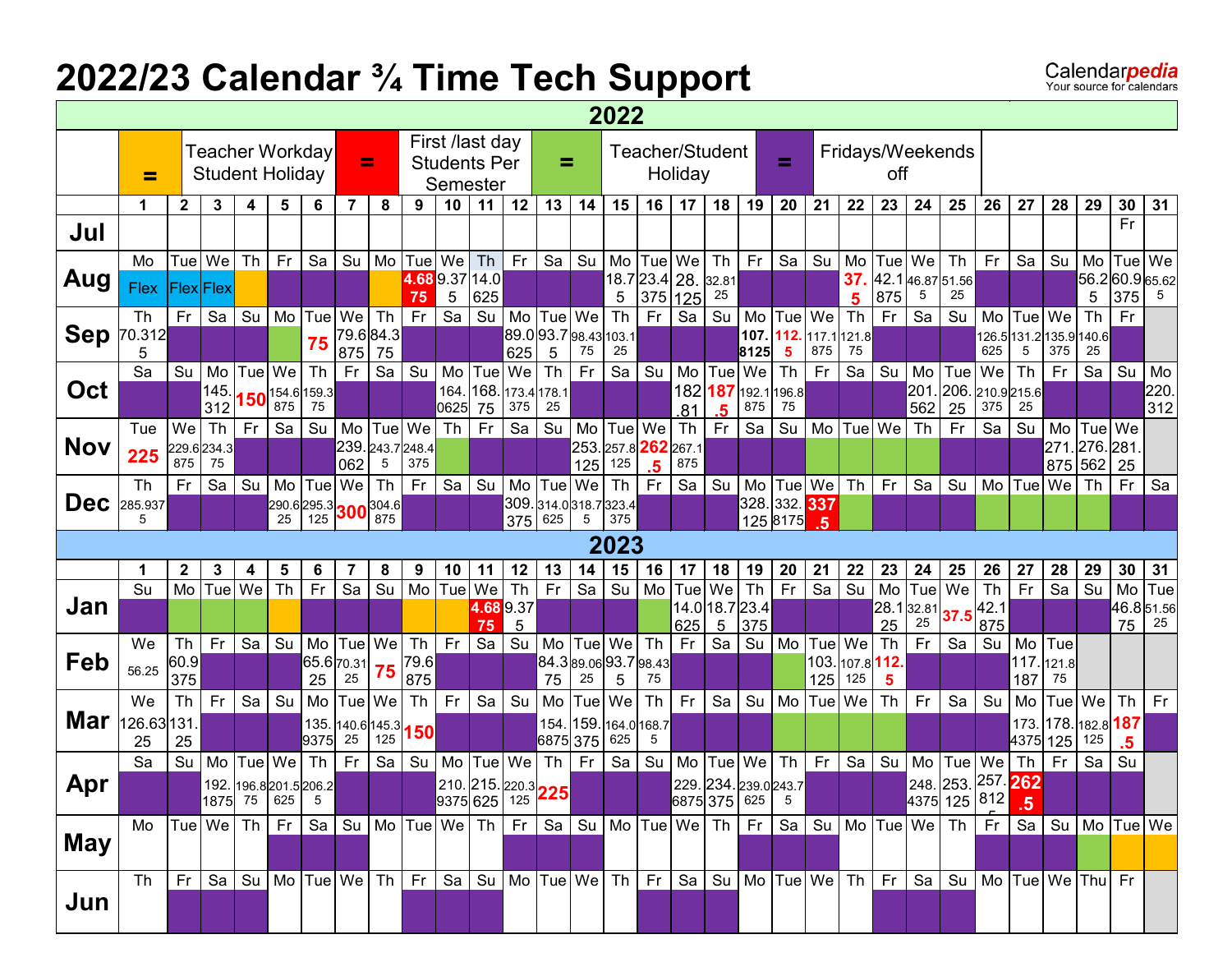# **2022/23 Calendar ¾ Time Cyber Security**

|                                    | 2022<br>First /last day<br>Teacher Workday<br>Teacher/Student<br>Fridays/Weekends<br>Ξ<br>Ξ<br><b>Students Per</b><br>=<br>Holiday<br><b>Student Holiday</b><br>off<br>≕<br>Semester |                  |                  |           |                                                                     |      |                                                     |           |                         |                      |                                            |      |                          |                                                                           |                  |                      |                        |                                                                                                     |           |                                                          |                  |                   |                         |             |                                                          |                      |                                                                                  |            |                               |                 |            |
|------------------------------------|--------------------------------------------------------------------------------------------------------------------------------------------------------------------------------------|------------------|------------------|-----------|---------------------------------------------------------------------|------|-----------------------------------------------------|-----------|-------------------------|----------------------|--------------------------------------------|------|--------------------------|---------------------------------------------------------------------------|------------------|----------------------|------------------------|-----------------------------------------------------------------------------------------------------|-----------|----------------------------------------------------------|------------------|-------------------|-------------------------|-------------|----------------------------------------------------------|----------------------|----------------------------------------------------------------------------------|------------|-------------------------------|-----------------|------------|
|                                    |                                                                                                                                                                                      |                  |                  |           |                                                                     |      |                                                     |           |                         |                      |                                            |      |                          |                                                                           |                  |                      |                        |                                                                                                     |           |                                                          |                  |                   |                         |             |                                                          |                      |                                                                                  |            |                               |                 |            |
|                                    |                                                                                                                                                                                      |                  |                  |           |                                                                     |      |                                                     |           |                         |                      |                                            |      |                          |                                                                           |                  |                      |                        |                                                                                                     |           |                                                          |                  |                   |                         |             |                                                          |                      |                                                                                  |            |                               |                 |            |
|                                    | 1                                                                                                                                                                                    | $\mathbf{2}$     | 3                | 4         | 5                                                                   | 6    | 7                                                   | 8         | 9                       | 10                   | 11                                         | 12   | 13                       | 14                                                                        | 15               | 16                   | 17 <sub>2</sub>        | 18                                                                                                  | 19        | 20                                                       | 21               | 22                | 23                      | 24          | 25                                                       | 26                   | 27                                                                               | 28         | 29                            | 30<br>Fr        | 31         |
| Jul                                |                                                                                                                                                                                      |                  |                  |           |                                                                     |      |                                                     |           |                         |                      |                                            |      |                          |                                                                           |                  |                      |                        |                                                                                                     |           |                                                          |                  |                   |                         |             |                                                          |                      |                                                                                  |            |                               |                 |            |
|                                    | Mo                                                                                                                                                                                   |                  | Tue We           | <b>Th</b> | Fr                                                                  | Sa   | Su                                                  |           | Mo Tue                  | We                   | Th                                         | Fr.  | Sa                       | Su                                                                        | Mo               | Tue   We             |                        | Th                                                                                                  | <b>Fr</b> | Sa                                                       | Su               | Mo                | Tue                     | We          | Th                                                       | Fr                   | Sa                                                                               | Su         | Mo                            | Tue   We        |            |
| Aug                                | Flex                                                                                                                                                                                 | <b>Flex</b> Flex |                  |           |                                                                     |      |                                                     |           | 75                      |                      | 4.689.3714.0<br>625                        |      |                          |                                                                           | 5                | 18.7 23.4 28.<br>375 |                        | 32.81<br>25                                                                                         |           |                                                          |                  | 37.               | 875                     | 5           | 42.146.8751.56<br>25                                     |                      |                                                                                  |            | 56.260.965.62<br>5            | 375             | 5          |
|                                    | Th                                                                                                                                                                                   | Fr               | Sa               | Su        | Mo                                                                  | Tue  | We                                                  | <b>Th</b> | Fr                      | 5<br>$\overline{Sa}$ | Su                                         | Mo l |                          | Tue   We                                                                  | Th               | <b>Fr</b>            | 125<br>$\overline{S}a$ | Su                                                                                                  | Mo        | Tue                                                      | We               | 5<br>Th           | Fr                      | Sa          | Su                                                       | Mo                   | Tue                                                                              | We         | Th                            | Fr              |            |
| <b>Sep</b>                         | 70.312                                                                                                                                                                               |                  |                  |           |                                                                     | 75   |                                                     | 79.684.3  |                         |                      |                                            |      |                          | 89.093.798.43103.1                                                        |                  |                      |                        |                                                                                                     | 107.      | 112.                                                     |                  | 117.1 121.8       |                         |             |                                                          |                      | 126.5 131.2 135.9 140.6                                                          |            |                               |                 |            |
|                                    | 5                                                                                                                                                                                    |                  |                  |           |                                                                     |      | 875                                                 | 75        |                         |                      |                                            | 625  | 5                        | 75                                                                        | 25               |                      |                        |                                                                                                     | 8125      | 5                                                        | 875              | 75                |                         |             |                                                          | 625                  | 5                                                                                | 375        | 25                            |                 |            |
| Oct                                | Sa                                                                                                                                                                                   | Su               | Mo<br>145.       | Tuel      | We                                                                  | Th   | Fr                                                  | Sa        | Su                      | Mo<br>164.           | Tue<br>168                                 | We   | <b>Th</b><br>173.4 178.1 | Fr                                                                        | Sa               | Su                   | Mo                     | Tue<br>182 187                                                                                      | We        | Th<br>192.1196.8                                         | Fr               | Sa                | Su                      | Mo<br>201   | Tue<br>206. 210.9 215.6                                  | We                   | Th                                                                               | Fr         | Sa                            | Su              | Mo<br>220. |
|                                    |                                                                                                                                                                                      |                  | 312              |           | $\left. \mathbf{150}^{\vert 154.6 \vert 159.3 \vert}_{875} \right $ |      |                                                     |           |                         | 0625                 | 75                                         | 375  | 25                       |                                                                           |                  |                      | .81                    | .5                                                                                                  | 875       | 75                                                       |                  |                   |                         | 562         | 25                                                       | 375                  | 25                                                                               |            |                               |                 | 312        |
|                                    | Tue                                                                                                                                                                                  | We               | T <sub>h</sub>   | Fr.       | Sa                                                                  | Su   |                                                     | Mo Tue We |                         | Th                   | Fr                                         | Sa   | Su                       | Mo                                                                        | Tue              | We                   | <b>Th</b>              | Fr.                                                                                                 | Sa        | Su                                                       | M <sub>o</sub>   | Tue               | We                      | Th          | Fr                                                       | Sa                   | Su                                                                               | Mo         | Tue We                        |                 |            |
| <b>Nov</b>                         | 225                                                                                                                                                                                  | 875              | 229.6234.3<br>75 |           |                                                                     |      | 062                                                 | 5         | 239. 243.7 248.4<br>375 |                      |                                            |      |                          | 253.<br>125                                                               | 257.8 262<br>125 |                      | 267.1<br>875           |                                                                                                     |           |                                                          |                  |                   |                         |             |                                                          |                      |                                                                                  | 271<br>875 | 276.281<br>562                | 25              |            |
|                                    | <b>Th</b>                                                                                                                                                                            | Fr               | Sa               | Su        | Mo                                                                  | Tue  | We                                                  | Th        | Fr.                     | Sa                   | Su                                         | Mo   | Tue                      | We                                                                        | <b>Th</b>        | .5<br>Fr             | Sa                     | Su                                                                                                  | Mo        | Tue   We                                                 |                  | <b>Th</b>         | Fr                      | Sa          | Su                                                       | Mo                   | Tue                                                                              | We         | Th                            | Fr              | Sa         |
| <b>Dec</b>                         | 285.937                                                                                                                                                                              |                  |                  |           |                                                                     |      | $290.6$ 295.3 300 304.6                             |           |                         |                      |                                            |      |                          | 309.314.0318.7323.4                                                       |                  |                      |                        |                                                                                                     |           | 328.332. <sup>337</sup>                                  |                  |                   |                         |             |                                                          |                      |                                                                                  |            |                               |                 |            |
|                                    | 5                                                                                                                                                                                    |                  |                  |           | 25                                                                  | 125  |                                                     | 875       |                         |                      |                                            | 375  | 625                      | 5                                                                         | 375              |                      |                        |                                                                                                     |           | 125 8175                                                 | -5               |                   |                         |             |                                                          |                      |                                                                                  |            |                               |                 |            |
|                                    |                                                                                                                                                                                      |                  |                  |           |                                                                     |      |                                                     |           |                         |                      |                                            |      |                          |                                                                           |                  |                      |                        |                                                                                                     |           |                                                          |                  |                   |                         |             |                                                          |                      |                                                                                  |            |                               |                 |            |
|                                    |                                                                                                                                                                                      |                  |                  |           |                                                                     |      |                                                     |           |                         |                      |                                            |      |                          |                                                                           | 2023             |                      |                        |                                                                                                     |           |                                                          |                  |                   |                         |             |                                                          |                      |                                                                                  |            |                               |                 |            |
|                                    | 1                                                                                                                                                                                    | $\mathbf{2}$     | 3                | 4         | 5                                                                   | 6    | 7                                                   | 8         | 9                       | 10                   | 11                                         | 12   | 13                       | 14                                                                        | 15               | 16                   | 17                     | 18                                                                                                  | 19        | 20                                                       | 21               | 22                | 23                      | 24          | 25                                                       | 26                   | 27                                                                               | 28         | 29                            | 30              | 31         |
|                                    | Su                                                                                                                                                                                   | Mo               | Tue We           |           | Th                                                                  | Fr   | Sa                                                  | Su        | Mo                      | Tue                  | We<br>4.689.37                             | Th   | Fr.                      | Sa                                                                        | Su               | Mo                   | Tuel                   | We                                                                                                  | Th        | Fr                                                       | Sa               | Su                | Mo<br>28.1              | Tue         | We                                                       | Th                   | Fr                                                                               | Sa         | Su                            | Mo<br>46.851.56 | Tue        |
| Jan                                |                                                                                                                                                                                      |                  |                  |           |                                                                     |      |                                                     |           |                         |                      | 75                                         | 5    |                          |                                                                           |                  |                      | 625                    | 14.0 18.7 23.4<br>$\sqrt{5}$                                                                        | 375       |                                                          |                  |                   | 25                      | 32.81<br>25 | 37                                                       | $\sqrt{42.1}$<br>875 |                                                                                  |            |                               | 75              | 25         |
|                                    | We                                                                                                                                                                                   | Th               | Fr               | Sa        | Su                                                                  | Mo   |                                                     | Tue We    | Th                      | Fr                   | Sa                                         | Su   | Mo                       |                                                                           | Tue We           | Th                   | Fr                     | Sa                                                                                                  |           | Su Mo                                                    | Tue   We         |                   | <b>Th</b>               | Fr          | Sa                                                       | Su                   | Mo                                                                               | Tue        |                               |                 |            |
| Feb                                | 56.25                                                                                                                                                                                | 60.9<br>375      |                  |           |                                                                     | 25   | 65.6 70.31<br>25                                    | 75        | 79.6<br>875             |                      |                                            |      | 75                       | 84.389.0693.798.43<br>25                                                  | 5                | 75                   |                        |                                                                                                     |           |                                                          | 125              | 103. 107.8<br>125 | 112.<br>5               |             |                                                          |                      | 117. 121.8<br>187                                                                | 75         |                               |                 |            |
|                                    | We                                                                                                                                                                                   | Th               | <b>Fr</b>        | Sa        | Su                                                                  | Mo   |                                                     | Tue We    | Th                      | Fr                   | Sa                                         | Su   | Mo                       | Tue                                                                       | We               | Th                   | Fr.                    | Sa                                                                                                  | Su        | Mo                                                       | Tue <sup>l</sup> | We                | <b>Th</b>               | Fr          | Sa                                                       | Su                   | Mo                                                                               | Tue We     |                               | Th              | Fr         |
| Mar                                | 126.63131                                                                                                                                                                            |                  |                  |           |                                                                     | 135. |                                                     |           |                         |                      |                                            |      | 154.                     |                                                                           |                  | 159. 164.0 168.7     |                        |                                                                                                     |           |                                                          |                  |                   |                         |             |                                                          |                      | 173.                                                                             | 178.       | 182.8 187                     |                 |            |
|                                    | 25                                                                                                                                                                                   | 25               |                  |           |                                                                     | 9375 | $ 140.6 145.3 $ 150<br>25                           | 125       |                         |                      |                                            |      | 6875 375                 |                                                                           | 625              | 5                    |                        |                                                                                                     |           |                                                          |                  |                   |                         |             |                                                          |                      | 4375 125                                                                         |            | 125                           | .5              |            |
|                                    | Sa                                                                                                                                                                                   | Su               | Mo               | Tue       | We                                                                  | Th   | Fr                                                  | Sa        | Su                      | Mo                   | Tue   We                                   |      | <b>Th</b>                | Fr                                                                        | Sa               | Su                   | Mo                     | Tue                                                                                                 | We        | Th                                                       | Fr               | Sa                | Su                      | Mo          | Tue                                                      | We                   | Th                                                                               | Fr         | Sa                            | Su              |            |
| Apr                                |                                                                                                                                                                                      |                  |                  |           | 192. 196.8 201.5 206.2<br>1875 75 625                               | 5    |                                                     |           |                         |                      | 210. 215. 220.3<br>9375 625 125 <b>225</b> |      |                          |                                                                           |                  |                      |                        | 229. 234. 239.0 243.7<br>6875 375 625                                                               |           | 5                                                        |                  |                   |                         |             | 248. 253. 257. 262<br>4375 125 812                       |                      | $\overline{5}$                                                                   |            |                               |                 |            |
|                                    | Mo $ Tue $ We $ Th$                                                                                                                                                                  |                  |                  |           | Fr                                                                  |      | Sa   Su   Mo   Tue   We                             |           |                         |                      |                                            |      |                          | Th   Fr   Sa   Su   Mo   Tue   We   Th   Fr                               |                  |                      |                        |                                                                                                     |           | Sa l                                                     |                  |                   | Su   Mo   Tue   We   Th |             |                                                          | Fr                   |                                                                                  | Sa Su      | Mo Tue We                     |                 |            |
|                                    |                                                                                                                                                                                      |                  |                  |           |                                                                     |      |                                                     |           |                         |                      |                                            |      |                          |                                                                           |                  |                      |                        |                                                                                                     |           |                                                          |                  |                   |                         |             |                                                          |                      |                                                                                  |            |                               |                 |            |
| <b>May</b> 267.18 271. 276.5 281.2 |                                                                                                                                                                                      |                  |                  |           |                                                                     |      |                                                     |           |                         |                      | 285.9290.6295.3<br>375 25 125 300          |      |                          |                                                                           |                  |                      |                        | $\begin{array}{ c c c c c }\n 304. & 309. & 314. & 0 & 318.7 \\  6875 & 375 & 625 & 5\n\end{array}$ |           |                                                          |                  |                   |                         |             | 323.4 328.1 332.8 337.<br>375 25 175 5<br>$5\phantom{1}$ |                      |                                                                                  |            |                               |                 |            |
| Jun                                | Th<br>4.6875                                                                                                                                                                         | <b>Fr</b>        |                  |           |                                                                     |      | Sa   Su   Mo  Tue  We   Th  <br>9.37 14.0 18.7 23.4 |           | Fr                      | Sa                   |                                            |      |                          | $Su$ $Mo$ $Tuel$ $We$ $Th$ $Fr$<br>28.1 32.81 37.5 42.1<br>25 25 37.5 875 |                  |                      | Sa                     |                                                                                                     |           | Su   Mo   Tue   We   Th  <br>46.8 51.56 56.25 60.9 75 75 |                  |                   | Fr                      | 「Sa I       |                                                          |                      | $\begin{array}{ c c c }\n\hline\n65.6 & 70.31 & 75 \\ 25 & 25 & 75\n\end{array}$ |            | Su   Mo   Tue   We   Thu   Fr |                 |            |